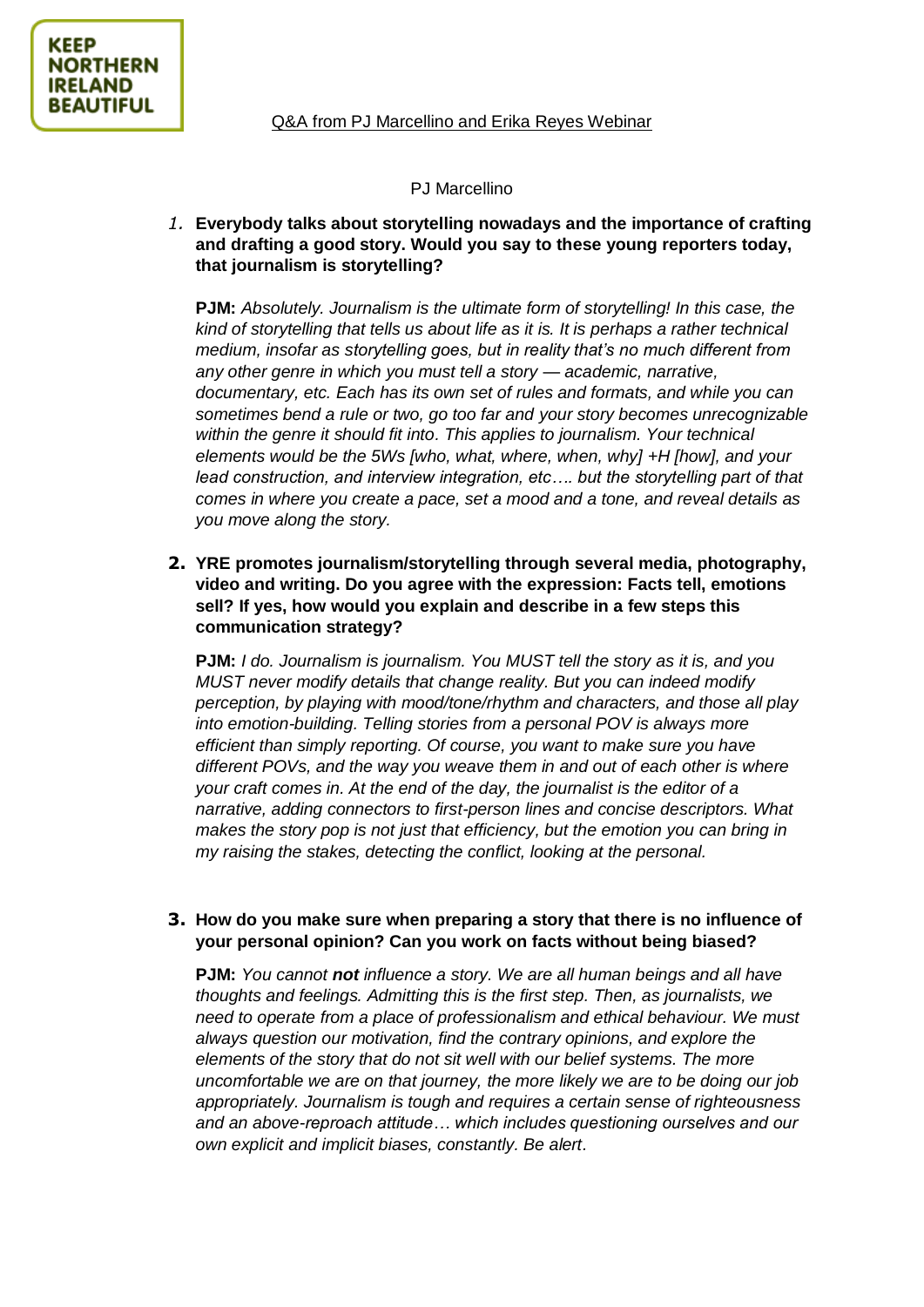### **4. What criteria do you use to select a good story and start working on it?**

**PJM:** *I don't think there's criteria. I look for stories that are interesting. Have I read about this before? No? Well, is it interesting, important, relevant? To me? To the general public? To a small minority? To social responsibility? Yes? So, what have I read about it? Can I add something? What can I add? What angle? What untold element? What bias can I undo? What POV can I insert? Are there engaging characters? High stakes? Will this stand out? Also, trust your gut — if something immediately strikes you as fascinating, that's a good sign.* 

# **5. Could you tell us in a few words how YRE changed your way of seeing things and approaching people and life?**

**PJM:** *My first YRE mission, in the Arctic, set me on a specific path for most of my life. I often call it my foundational moment. Until COVID-19 started, and for the previous 22-24 years, I have been travelling almost constantly, professionally and personally. That insatiable hunger for the understanding of what goes on in other places comes from the little seed planted when I was a YRE student. The way I relate openly with people from all over the place was also aided by that experience. Finally, the intense awareness I have about our environment and sustainability is tied directly to my experience in the Arctic. That passion is what makes me continue to be an advocate and activist to this day. The intensity of the feelings and memories remain vivid, so I am a deep believer in the power of catalyst events to shape one's life and future.*

# **6. YRE programme requires a local and global perspective. What suggestions do you have for our young reporters working on local issues while adding a global context to their journalistic works?**

**PJM:** *It's actually quite simple. The word is "glocal". Global is nothing more than a collection of interconnected locals. The more I age the more I realize that it all starts locally. It all starts with tiny, insignificant, individual actions. In our home. In our community. In our city. Focus on what you are seeing in your immediate surroundings, but inform yourself about what's happening internationally. What common points do you find? How can your local experience add to that international perspective? Is it a good example? A bad example? A different or alternative perspective? Your local story told with a global lens and framed by an international context will have universal appeal.* 

# **7. A participant asked "could you expand on shocking images vs positive images for reporting about plastics and getting people engaged/take action"?**

**PJM:** *This is a very difficult question to ask, and an evolving answer which professional photojournalists, editors, and agencies struggle with everyday. The main thing is not to editorialize. Don't play up people's emotions for nothing. Tell the truth. And if the truth is shocking, perhaps conveying that shock is important.*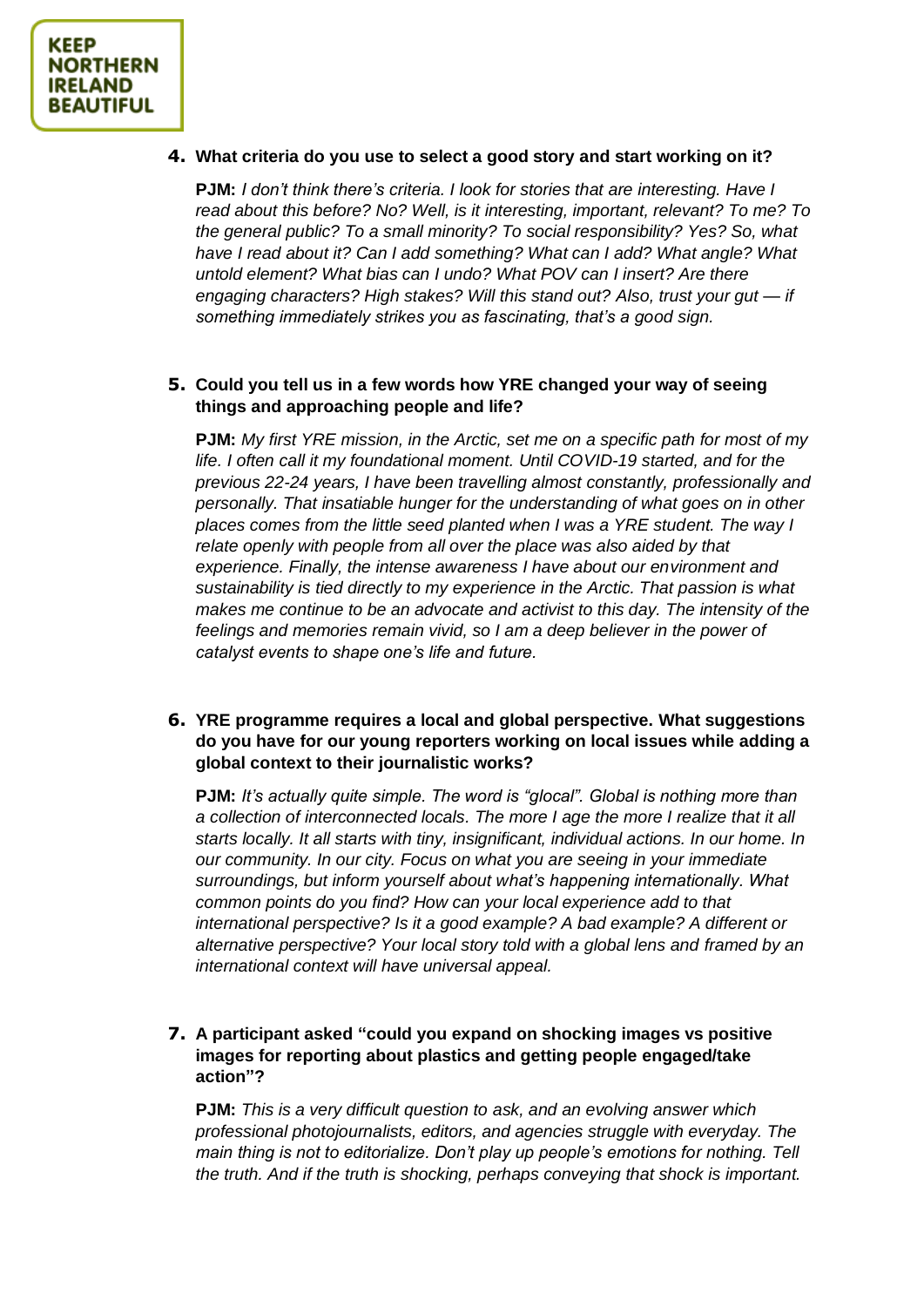*Think about the picture of the dead turtle entangled in fishing nets, which died in agony, drowned. The Canadian photographer who took that photo said in an interview that he was crying underwater, and that he was so angry at that. But he needed to take the photo and needed to share it so people would understand what these catch-all nets are doing to the oceans.*

*(Other recent example, with more of an ethical burden, includes the photo of the little Syrian boy found drowned on a beach in Europe, after his family attempted to cross the Mediterranean.)* 

*These images are always complex to evaluate. Ask yourself: are doing it for the shock value and the attention? Are you exploiting what is a traumatic situation for some? Are you re-traumatizing others? Or are you genuinely exposing a shocking situation that people need to hear about, and most importantly, see…? Nothing is inherently negative or positive. It's all about context and framework. Pictures of dying animals captured in fishnets, polar bears scavenging in dump yards and eating out of plastic bags, or a bird choked in plastic, or a whale's stomach full of plastic… all of these are shocking but important pictures that create the intensity of feelings to drive change. So, make sure that's what you are going for.*

# **8. What have you found to be the best way to convince businesses to make a change in relation to single use plastics?**

**PJM:** Money, money, *money! Businesses change their tack when their bottom line is hit. And their bottom line is hit when people stop supporting them unless they do something. If you are going to stop shopping somewhere in protest for their environmental attitudes, don't just stop going there. Write to management and ask what are their plans to change. Or tell them why you are leaving. Blast it on social media, tag them. We are coming to a time when public opinion has an almost immediate effect on everything, and this is something that can be used for*  better or worse. For the better is when you manage to convince businesses that it *is in their best interest (financially) and also that of their community to, for example, ban plastic bags. If they perceive that the cost of their stubbornness (in loss of clients) is higher than the cost of doing something, you can be sure they will do something. So, your role could really be to make that connection clear, factually.* 

# **9. If we make changes at home and school will that really have an impact on a wider scale both locally and globally?**

**PJM:** *Yes, of course it will. But that shouldn't be your primary goal. The thing is, global is sometimes too much for us to comprehend. So, focus on what is more manageable — make changes locally (in your school, house, club, church, etc.) because you will see the changes locally. For example, if you shop differently and*  consume less plastic, you will take less garbage out, so the garbage dumps will *be slower to fill. You will see less garbage on the streets. And if you remember all of that lives in a cycle, then you know that less plastic is also ending in the oceans, and therefore you are having a global impact. It is all of us acting locally that will have a cumulative global impact.*